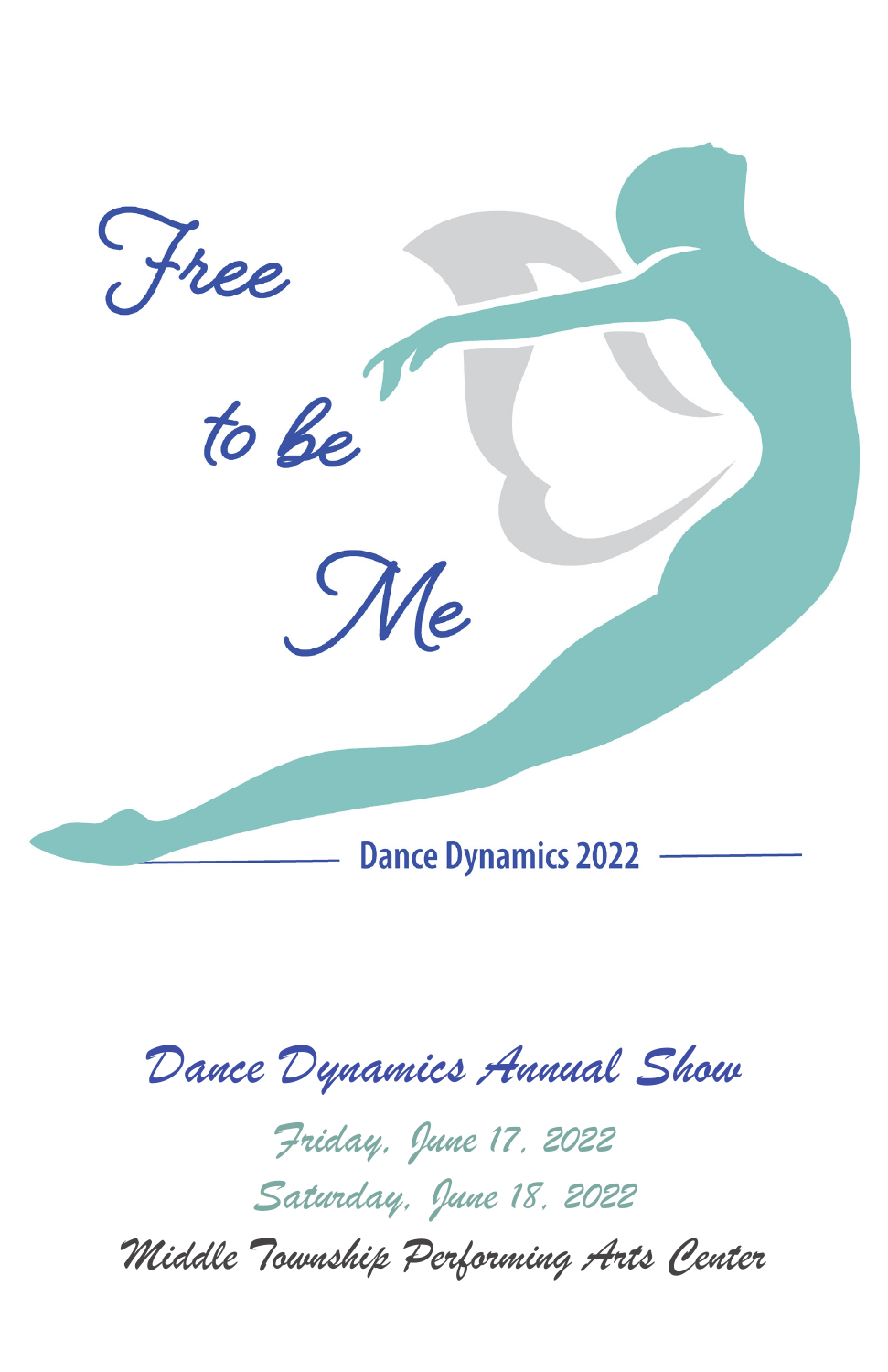

**Dance Dynamics Dance Studio** 2609 Route 9 • OceanView, NJ 609.390.9522 www.dancedynamicsnj.com

**Owner & Director** Mary Beth Clark

**Office Manager** Tami Scull

### **Instructors**

Mary Beth Clark,

Sheena Hand, Madison Boonstra, Amy Tamara Bischof, Karissa Griffith, Brooke Powell, Shayla Taylor Briggs, Sam Chisholm, Matt Donnelly, Emily Perkins, Deivin Velasquez, Aiala Romualdo de Oliveria, Rachel Raffaele, Kelly Matthews,

# **Guest Choreographers**

John John Tarrayo, Joseph Rivera

## **Teacher's Assistants**

Cate Chamberlain, Abby Henrich, Kaylee Newton, Danielle DeLanzo

**On Holy Ground Ministries**

Mary Beth Clark, Amy Tamara Bischof, Emily Perkins, Rachel Raffaele

| <b>Show Coordinator</b> |  |  | <b>Technical Director</b> |  |  | Announcer |  |  |  |  |
|-------------------------|--|--|---------------------------|--|--|-----------|--|--|--|--|
|                         |  |  |                           |  |  |           |  |  |  |  |

Barbara Jean Tanghare Bud Morey Mark DiDonato

## **Stage Crew**

Hayley Scull, Pam Shute, Lauren Dougherty, Katrina Nicoletta Kylie Kolmer Gruber, Rebecca Rosenberg

> **Videographers** Eddie Wayne Jenkins Chunky Boy Entertainment LLC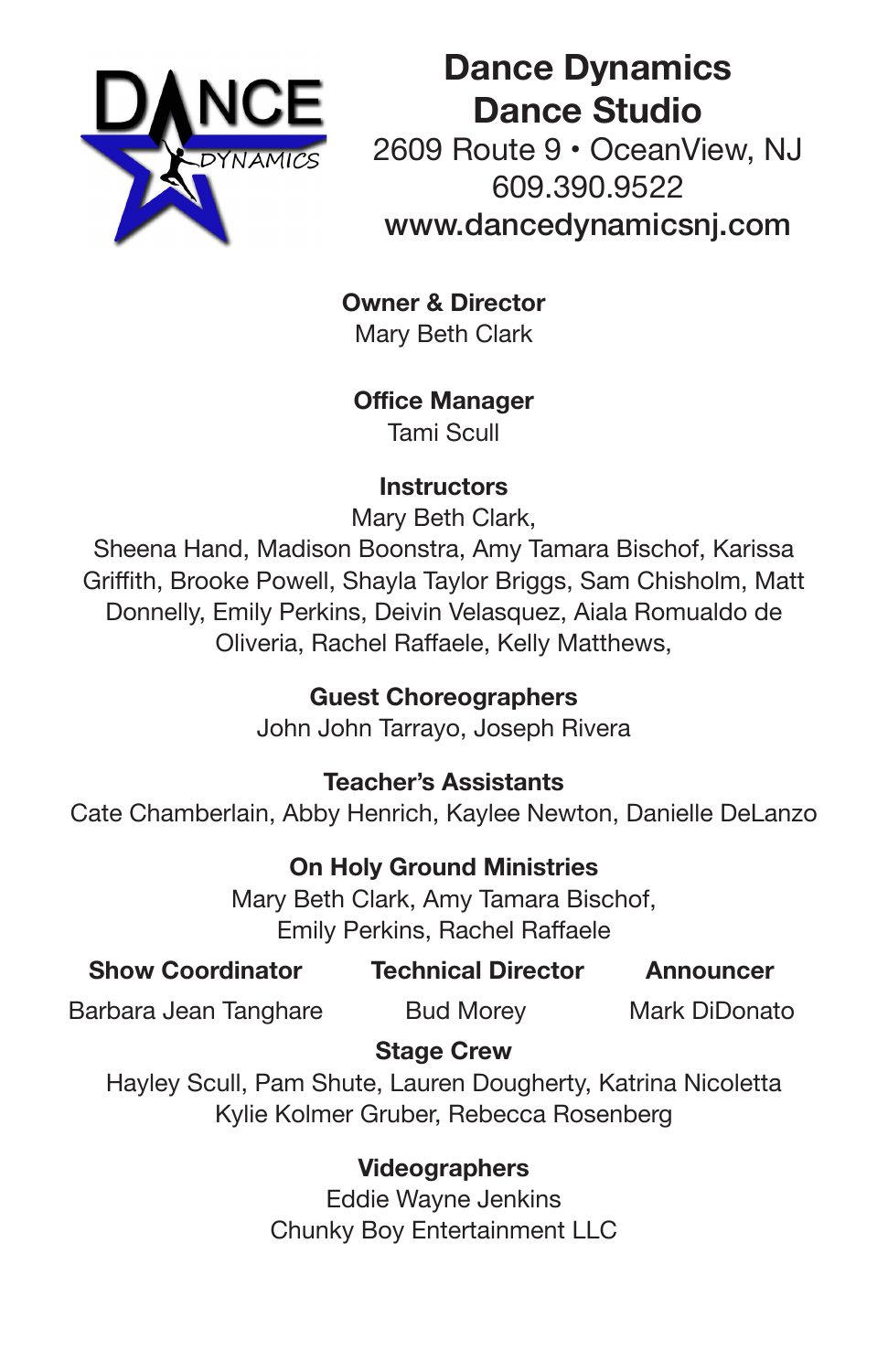Message from the Heart

Dear ladies and gentlemen, family and friends this is part of the night where I get to share from my heart. We are in our 24th year, shy of the big 25th! BUT not shy to this years powerful moment in time!! Every year has IT'S PURPOSED "DANCED OUT" PLAN…in every area! This year's title is "FREE TO BE ME"

Honestly, this year's title is my heart song! I am always sharing with the dancers how important it is to know who they are. That they ARE one of a kind. No Thumbprint is the same …Purposed and planned to be FREE, for such a time as this!!! FREEDOM is available …. But it's choice, everyday!

### **Free to be ME? How? Why? What?**

**HOW?** Believe it's true, that YOU have something special to offer your family, friends, community and your sphere of influence!

**WHY?** Because You have a voice ~ you have a signature sound !!! An assignment that is in you and for you . YOU are unique.You're Hardwired by Gods architectural design to excel

**WHAT?** Because what lights you up on the inside is what brings you most alive!!! And is what has to absolutely be in your life ? THIS is what finds you to be found and filled. Think on this!

You're Loved • You're more the an Conqueror • You're Victorious You're Gifted • You're Beautiful • You're Purposed You're have everything you need to BE truly YOU You're Rescued • You're Kind BELIEVE IT • SEE IT • BE IT

> Hurt People HURT people • FREE people FREE people **BE FREE!!**

> > Sincerely,

 *Mary Beth Clark*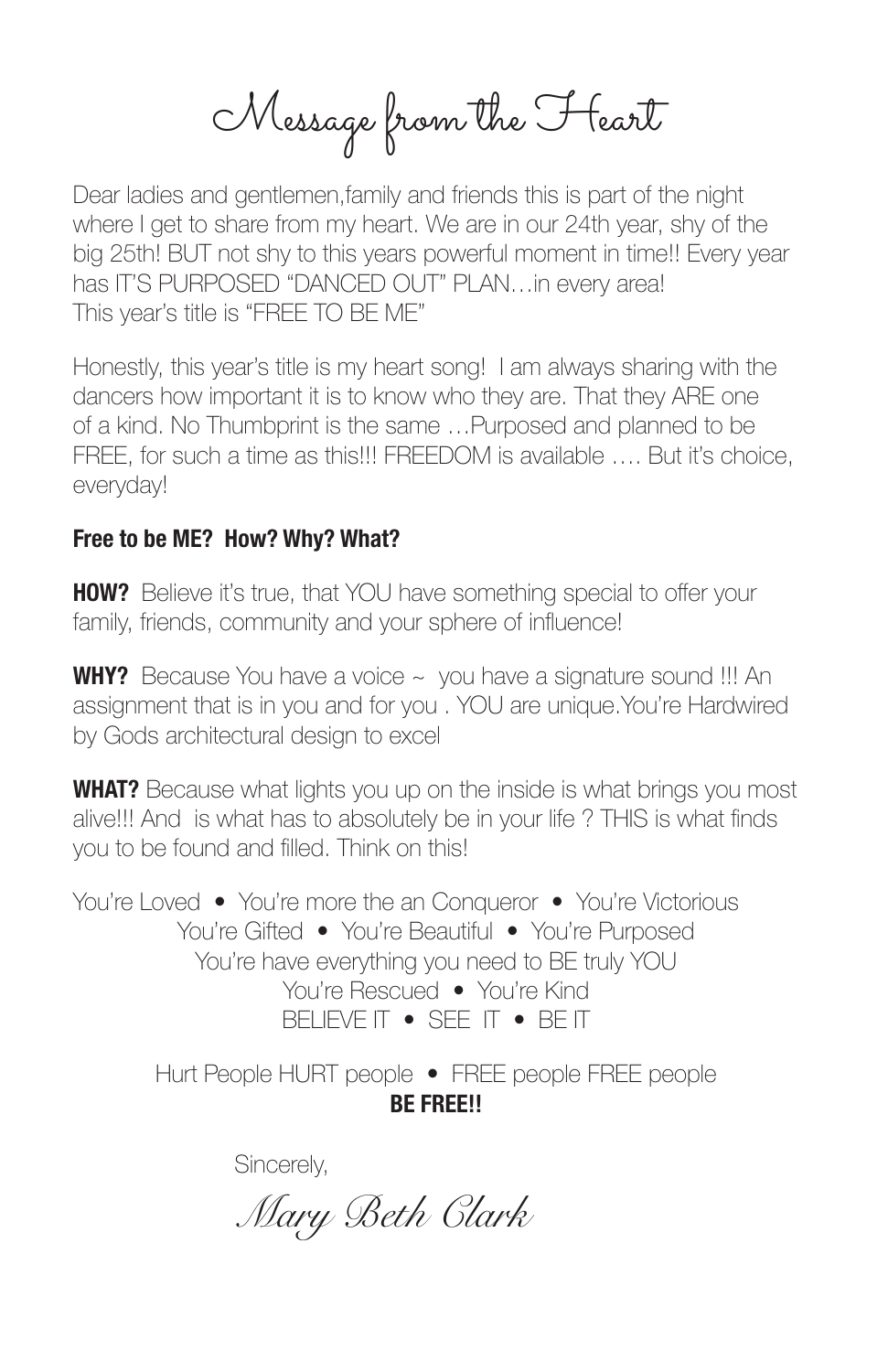Our highly qualified instructors are dedicated to instilling the love of dance in each child by teaching with loving encouragement. They come from a variety of different backgrounds ranging from classical to modern styles. Visit our dancedynamicsnj.com to learn about our amazing staff members.



# dancedynamicsnj.com

Let's Get Social! Post a message to your favorite dancer on Twitter, Instagram or our Facebook Page and wish them luck:-) @DanceDynamicsNJ #DanceDynamicsNJ #FreetobeMe

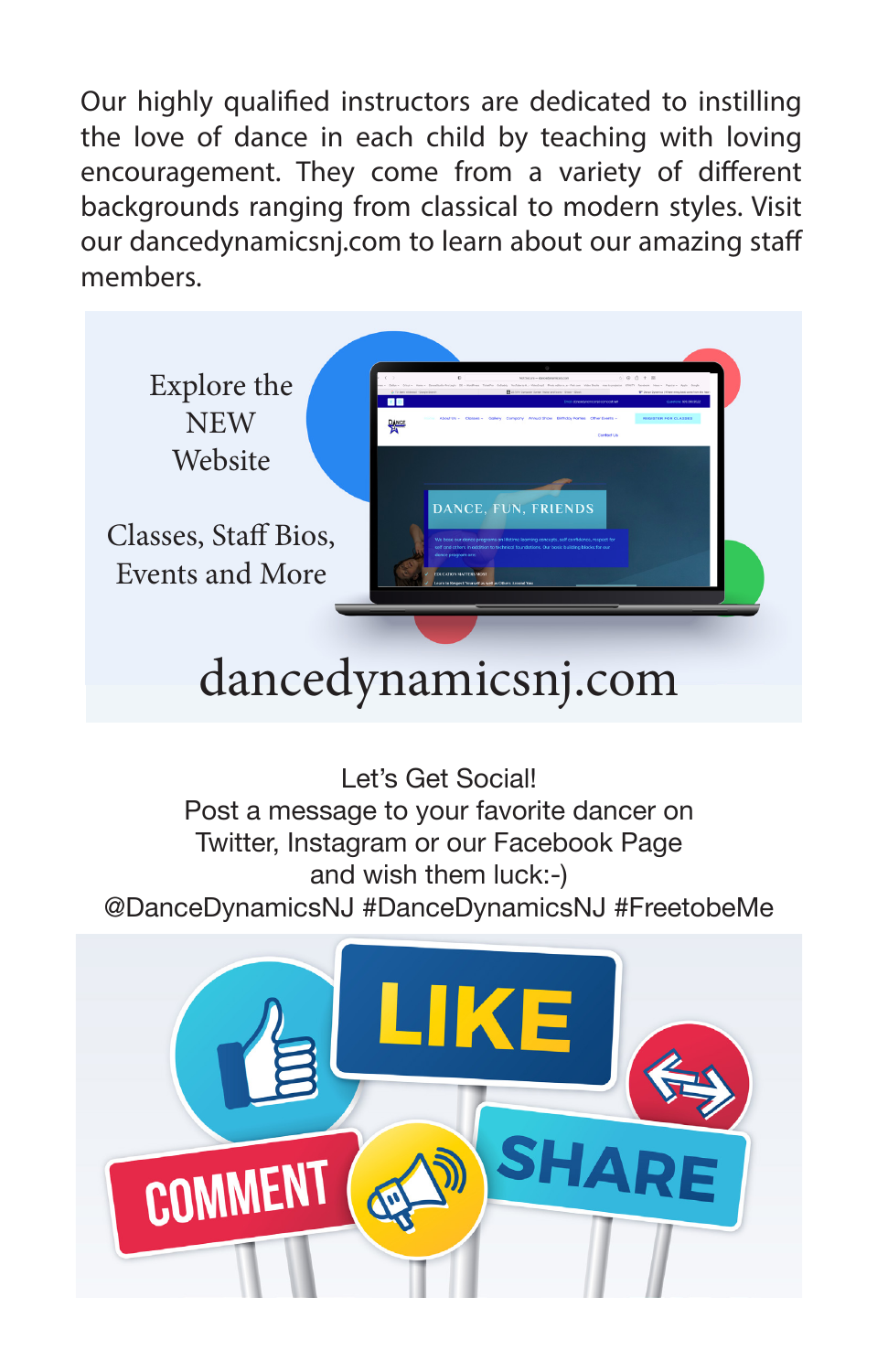$\mathcal{A}$ ct 1

|    | Bruno Mars                     | 16 | I Love It                |
|----|--------------------------------|----|--------------------------|
| 2  | Perfect Slumber Party          | 17 | No Excuses               |
| 3  | Waves                          | 18 | Gratitude                |
| 4  | Young Years                    | 19 | Waves of the Ocean       |
| 5  | Islands                        | 20 | Butterfly Kisses         |
| 6  | Somebody to Love               | 21 | Wherever you will go     |
| 7  | For the Ladies                 | 22 | Feel it in my Bones      |
| 8  | A Dream is a Wish              | 23 | Sign of the Times        |
| 9  | Trashin the Camp               | 24 | Swagger Jagger           |
| 10 | Dance of Life                  | 25 | Somebody in the Industry |
| 11 | Trolls Just Wanna Have Funl 26 |    | No One Else              |
| 12 | Beautiful Thing                | 27 | Rock this Town           |
| 13 | Hawaiian Roller Coaster        | 28 | Part of your World       |
| 4  | Lovely                         | 29 | Lion King                |
| 15 | Ants in our Pants              |    | Intermission             |

 $\mathcal{A}t2$ 

|                | Avatar                  | 16 | F                        |
|----------------|-------------------------|----|--------------------------|
|                | Celebrate the World     | 17 | Ņ                        |
| $\frac{2}{3}$  | Live it Up              | 18 | f                        |
| $\overline{4}$ | Beach Party             | 19 | F                        |
| 5              | Beautiful Life          | 20 | Ņ                        |
| 6              | <b>Bear Neccssities</b> | 21 | 1                        |
| $\overline{7}$ | Light it Up             | 22 | C                        |
| 8              | Cups                    | 23 | $\downarrow$             |
| 9              | Arrows                  | 24 | $\mathcal{I}$            |
| 10             | Risk it all             | 25 | Y                        |
| 11             | Aladdin                 | 26 | $\overline{\mathcal{L}}$ |
| 12             | Encanto                 | 27 | E                        |
| 13             | Saturday Flight         | 28 | Ņ                        |
| 4              | Lonely                  |    | F                        |
| 15             | Sleeping Bunnies        |    |                          |

For the One My Gift A Million Dreams Rewrite the Stars Vever Enough This is Me Constellations Hokey Pokey The Crew ou're Enough The Escapist 3aby I'm a Star MJ **Fianle**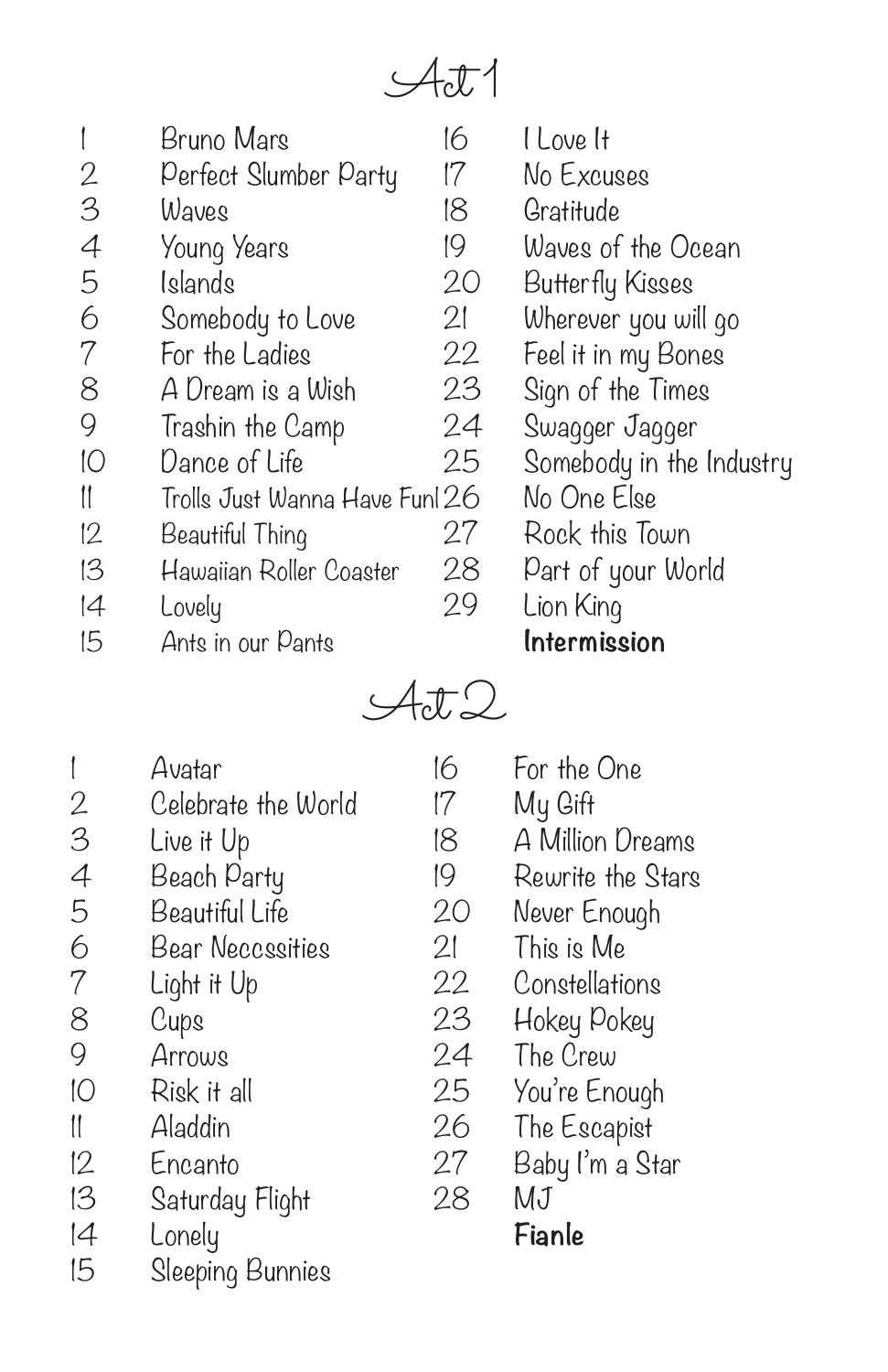Cast Members

# **Act 1**

**Bruno Mars -** Choreographer: Jon Jon Tarrayo, Madison Boonstra Eva Aheyeu | Paige Andrews | Kate Baccala | Zoe Cardillo | Cate Chamberlain | Brooke DeLanzo | Mila DeLanzo | Emma Donnelly | Mia Dougherty | Olivia Eggie | Gabrielle Erace | Finley Galante | Gianni Getty | Daviana Gould | Annalise Griffith | Brielle Griffith | Aspen Hand | Savannah Hand | Abigail Henrich | Alexa Macom | Madelyn McCoy | Delaney Merlino | Cassidy Moore | Kaylee Newton | Gabrielle Powell | Isabella Randazzo | Maggie Schulte | Isla Shoop | Haidyn Sokorai | Sophia Spriggs | Ayanna Watkins

**Perfect Slumber Party** - Choreographer: Brooke Powell Ettabelle Calise | Harper Carpino | Savannah Cook | Zoe Dehainaut | Zoe McNulty | Yasmeen Moukhlis | Aurelia Pedano | Vittoria Tridente | Savannah Watkins | Selah Wilson

#### **Waves**

Senior Solo - Alexa Macom

**Young Years** -Choreographer: Shayla Taylor Briggs Paige Andrews | Cate Chamberlain | Brooke DeLanzo | Gabrielle Erace | Gianni Getty | Annalise Griffith | Cassidy Moore

**Islands** -Choreographer: Shayla Taylor Briggs Eva Aheyeu | Zoe Cardillo | Mila DeLanzo | Emma Donnelly | Daviana Gould | Aspen Hand | Isabella Randazzo | Isla Shoop | Haidyn Sokorai | Ayanna **Watkins** 

**Somebody to Love** - Choreographer: Madison Boonstra Kate Baccala | Mia Dougherty | Olivia Eggie | Abigail Henrich | Alexa Macom | Madelyn McCoy | Kaylee Newton | Gabrielle Powell | Maggie Schulte | Sophia **Spriggs** 

**For the Ladies** -Choreographer: Deivin Velasquez Paige Andrews | Holly Buthy | Jamison Carnuccio | Leah Clemens | Brooke DeLanzo | Gianni Getty | Annalise Griffith | Aspen Hand | Cassidy Moore | Allison Shute | Haidyn Sokorai | Ayanna Watkins

**A Dream is a Wish** -Choreographer: Brooke Powell Hadley Blizzard | Harper Carpino | Abigail Forte | Francesca Mullen | Ellie Simmerman | Alyssa Starostins | Sherry Summers | Mia Trajkovska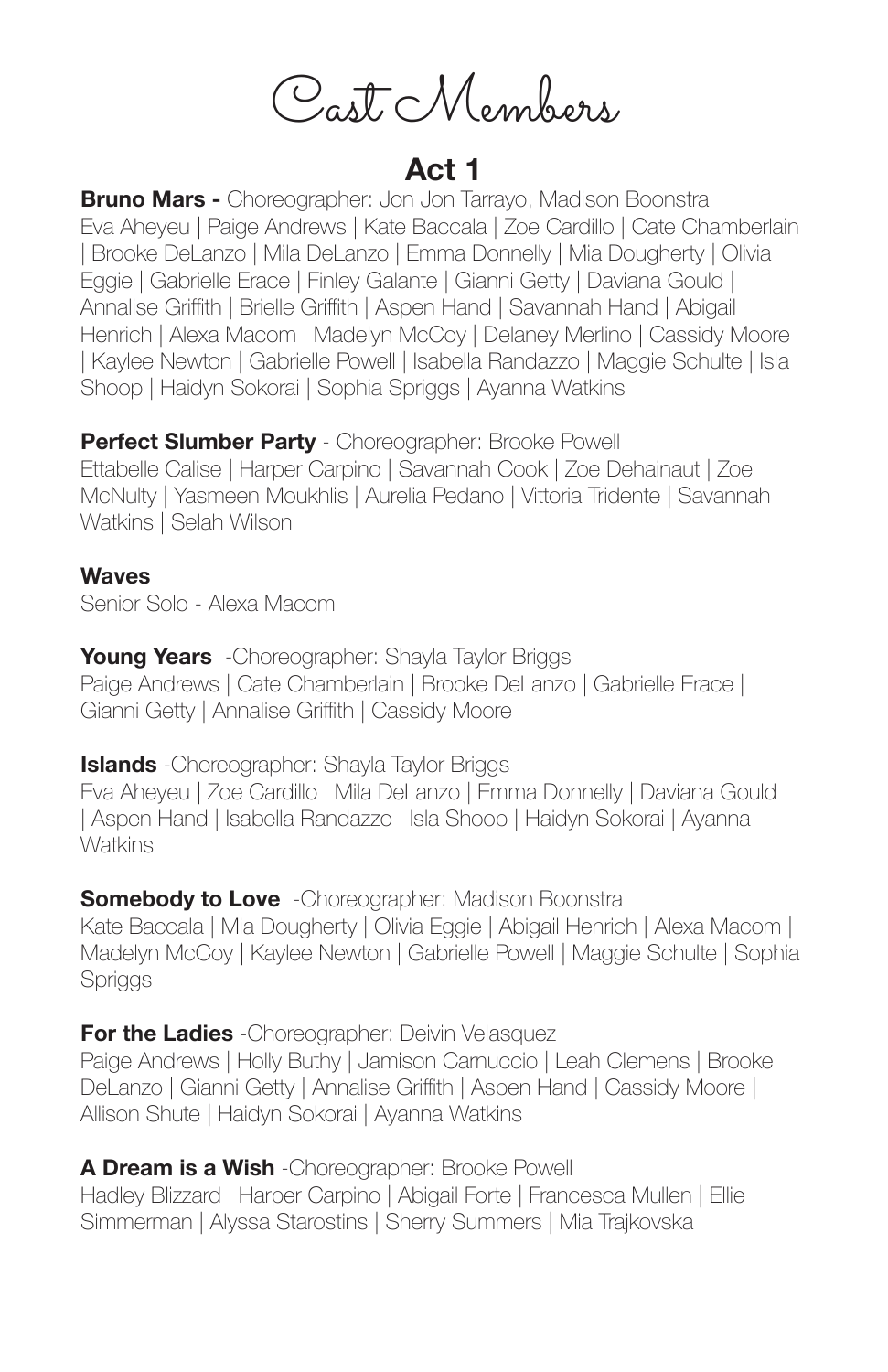### **Trashin the Camp** - Choreographer: Matt Donnelly

Sofia Creamer | Mila DeLanzo | Claire Getty | Brielle Griffith | Delaney Merlino | Selah Perkins

### **Dance of Life Acro** - Choreographer: Brooke Powell

Finley Galante | Aspen Hand | Savannah Hand | Cassidy Moore | Haidyn Sokorai |Mia Dougherty | Madelyn McCoy | Kaylee Newton | Gabrielle Powell | Maggie Schulte | Sophia Spriggs

### **Trolls Just Wanna Have Fun -** Choreographer: Mary Beth Clark, Amy

Tamara Bischoff, Racheal Raffaele Friday Only Chloe Carney | Kennedi Carpino | Ariana Farrell | Sawyer Hand | Vivienne Pittaluga | Cynthia Raffaele | Charlotte Tyrrell | Lucille Van Order/ Harper Cope | Saturday Only Joanna Aiken | Arabella Burch | Delylah Burch | Evelyn Calise | Harper Cope | Norah Galante | Adelynn Pryor | Olivia Robinson | Josephine Tomlin | McKenzie Turner | Mia Turner | Natalie Yousef/ Sawyer Hand/ Lucille Van Order/ Vivienne Pittaluga

### **Beautiful Thing**

Madelyn McCoy|Gabrielle Powell

**Hawaiian Roller Coaster** - Choreographer: Amy Tamara Bischoff, Racheal Raffaele, Kelly Mathews Friday Only

Ellie Clark | Naomi Conahan | Regina Conahan | Kierah Davis | Shealynn Farrell | Willow Grande | Saylor Grant | Sawyer Hand Aubrey Loos | Raelyn Matthews | Cynthia Raffaele | Sparrow Smith

**Lovely** - Choreographer: Madison Boonstra

Paige Andrews | Brooke DeLanzo || Gabrielle Erace | Gianni Getty | Annalise Griffith | Aspen Hand | Cassidy Moore | Haidyn Sokorai | Ayanna Watkins/

### **Ants in our Pants** - Choreographer: Deivin Velasquez

Eva Aheyeu | Sonia Avetsisiants | Zoe Cardillo | Emma Donnelly | Chase Frame | Finley Galante | Daviana Gould | Brielle Griffith | Savannah Hand | Delaney Merlino | Avery Quilter | Isabella Randazzo | Caroline Scriboni | Juliana Scriboni | Isla Shoop | Lauren Shustock

### **I Love It** - Choreographer: Madison Boonstra

Paige Andrews | Kate Baccala | Cate Chamberlain |Brooke DeLanzo | Mia Dougherty | Olivia Eggie | Gabrielle Erace | Gianni Getty | Annalise Griffith | Aspen Hand | Abigail Henrich | Alexa Macom | Madelyn McCoy |Cassidy Moore | Kaylee Newton | Gabrielle Powell | Maggie Schulte |Haidyn Sokorai |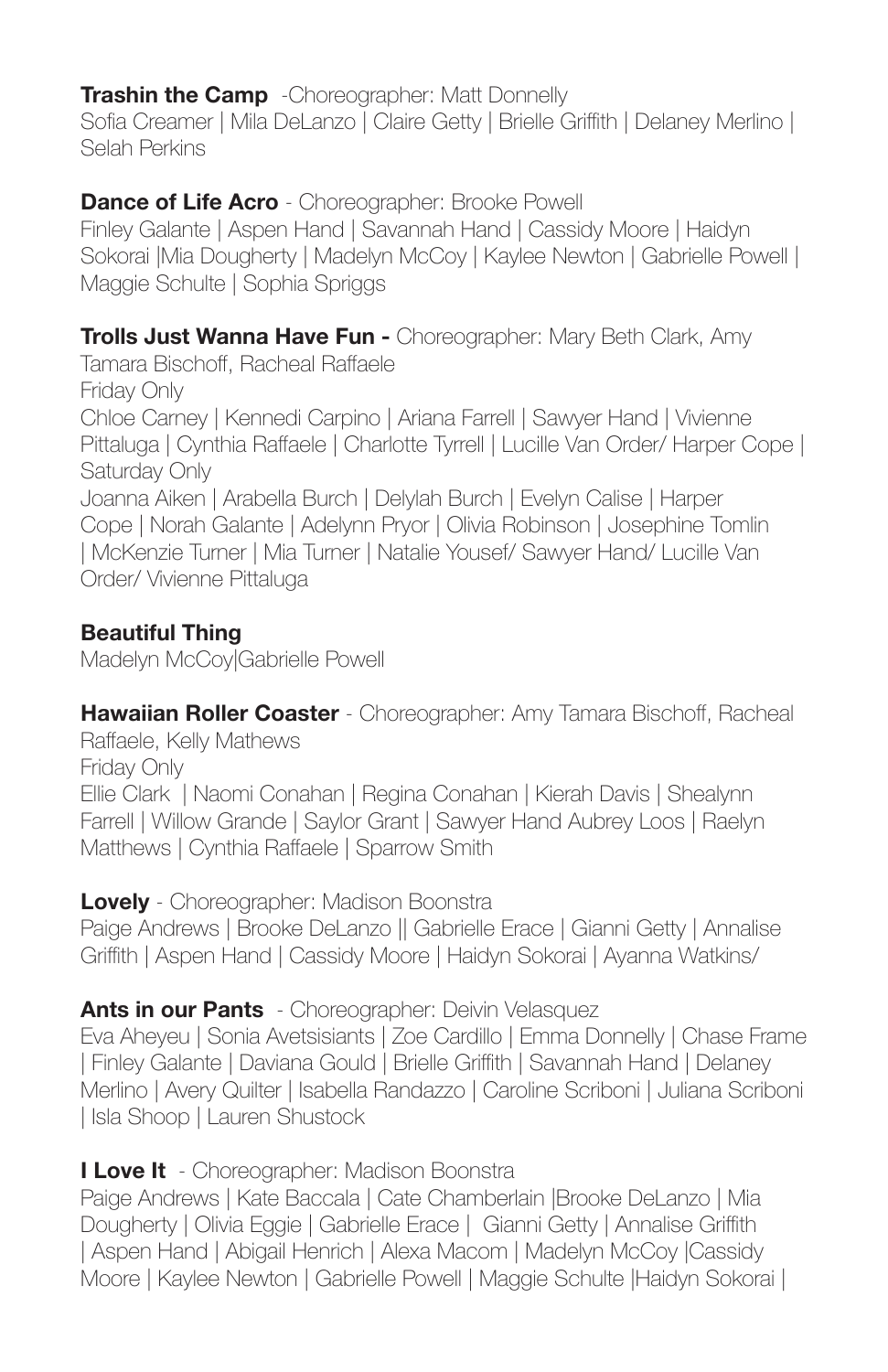Sophia Spriggs | Ayanna Watkins

**No Excuses** - Choreographer Amy Tamara Bischoff Sydney Eckert | Michelle Kane | Taylor Kane | Bliss Mancuso | Avery Quilter | Hailey Raebig | Winona Renza | Elizabeth Rutherford

**Gratitude** - Choreographer: Emily Perkins, Mary Beth Clark, Amy Tamara Bischoff, Racheal Raffaele

Elleh Baldini | Holly Buthy | Jamison Carnuccio | Cate Chamberlain | Leah Clemens | Abigail Henrich | Cadie Lord | Rachel Miller | Elise Robey | Sophia Spriggs

**Waves of the Ocean** - Choreographer: Brooke Powell Aspen Hand | Cassidy Moore | Haidyn Sokorai | Ayanna Watkins/ Eva Aheyeu | Zoe Cardillo | Finley Galante | Savannah Hand

**Butterfly Kisses** - Choreographer: Emily Perkins Harper Carpino | Kennedy Cope | Chloe McMahon | Winona Renza | Lily Tjoumakaris | Vittoria Tridente | Selah Wilson

**Wherever you will go** Senior Solo - Maddy McCoy

**Feel it in my Bones** - Choreographer: Amy Tamara Bischoff, Mary Beth Clark

Zoe Cardillo | Mila DeLanzo | Finley Galante | Daviana Gould | Brielle Griffith | Aspen Hand | Savannah Hand | Victoria Jenkins | Delaney Merlino | Isabella Randazzo | Natalia Shaffer | Emelia Walls | Ayanna Watkins | April Wright

**Sign of the Times** - Choreographer: Madison Boonstra Kate Baccala | Mia Dougherty | Olivia Eggie | Abigail Henrich | Alexa Macom | Madelyn McCoy | Kaylee Newton | Gabrielle Powell | Maggie Schulte | Sophia **Spriggs** 

**Swagger Jagger** - Choreographer: Brooke Powell Harper Carpino | Finley Galante | Brielle Griffith | Savannah Hand | Delaney Merlino | Vittoria Tridente | Selah Wilson

**Somebody in the Industry** - Choreographer: Sam Chisholm Mikaela Angulo | Anna Avetsisiants | Adriana Campilango | Harper Carpino | Mila DeLanzo | Rachael Eachus | Rosalee Jones | Carly Lindholm | Dannny Murphy | Jessica Peaschek | Francesca Pittaluga | Sherry Summers | Vittoria Tridente | Eleanor Van Order | Grace Willey | Selah Wilson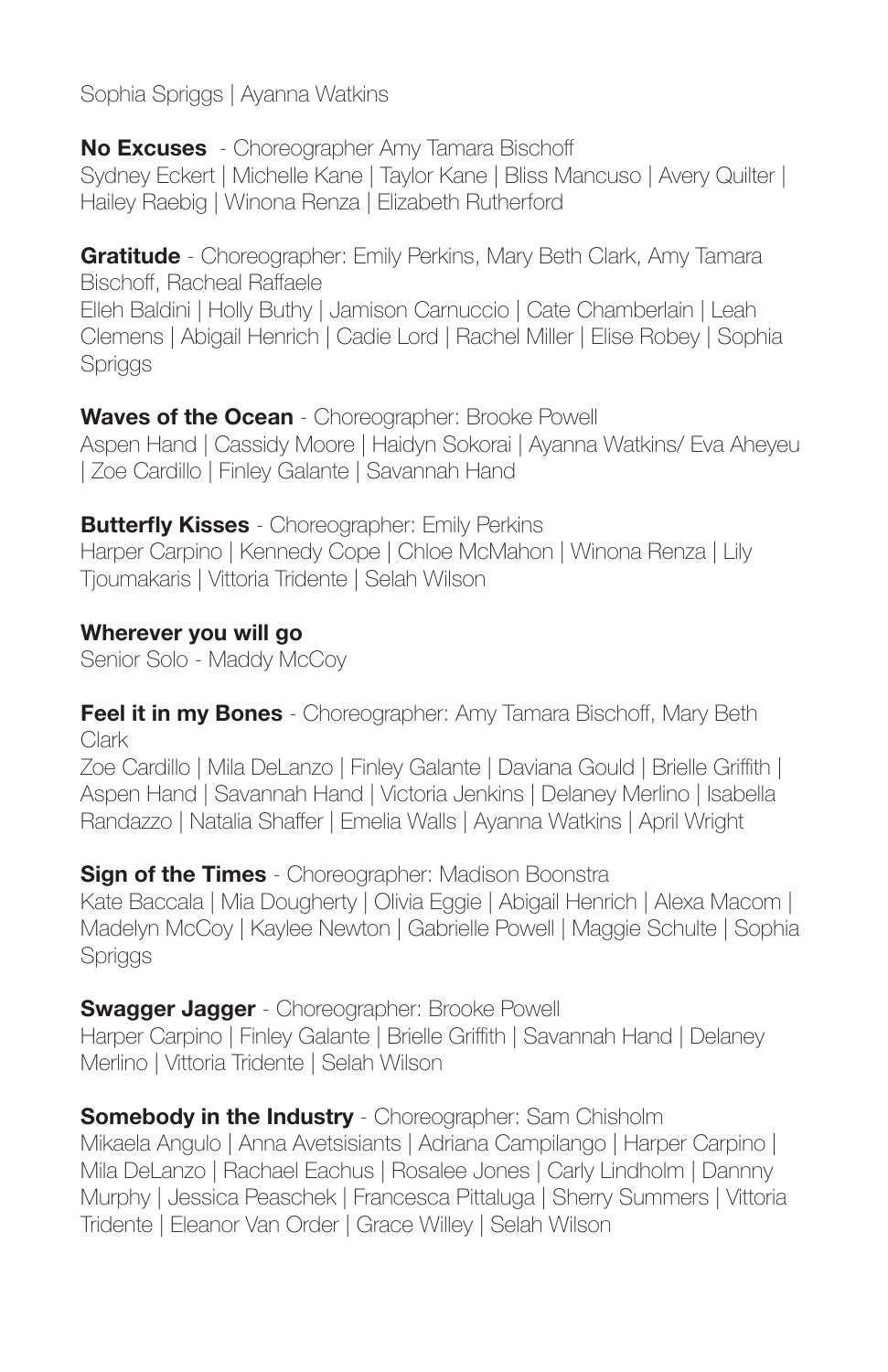**No One Else** - Choreographer: Shayla Taylor Briggs Kate Baccala | Alexa Macom | Madelyn McCoy |Gabrielle Powell | Maggie **Schulte** 

**Rock this Town** - Choreographer: Matt Donnelly Samantha Chamberlain | Emma Donnelly | Finley Galante | Gianni Getty | Aspen Hand | Savannah Hand | Isabella Randazzo | Haidyn Sokorai

**Part of Your World** - Choreographer: Amy Tamara Bischoff, Racheal Raffaele

Wren Arzio | Lilyann Burch | Grace Chapman | Harper Cope | Sofia Creamer | Lylah Edwards | Amelia Jaggers | Victoria Jenkins | Alexandria Pedano | Jaylissa Stansfield | Josephine Tomlin | Savannah Watkins

**Lion King** - Choreographer: Sheena Hand, Joseph Rivera Eva Aheyeu | Paige Andrews | Kate Baccala | Zoe Cardillo | Cate Chamberlain | Brooke DeLanzo | Mila DeLanzo | Emma Donnelly | Mia Dougherty | Olivia Eggie | Gabrielle Erace | Finley Galante | Gianni Getty | Daviana Gould | Annalise Griffith | Brielle Griffith | Aspen Hand | Savannah Hand | Abigail Henrich | Alexa Macom | Madelyn McCoy | Delaney Merlino | Cassidy Moore | Kaylee Newton | Gabrielle Powell | Isabella Randazzo | Maggie Schulte | Isla Shoop | Haidyn Sokorai | Sophia Spriggs | Ayanna Watkins

# **Intermission**

# **Act 2**

**Avatar** - Choreographer: Brooke Powell

Eva Aheyeu | Paige Andrews | Holly Buthy | Zoe Cardillo | Brooke DeLanzo | Emma Donnelly | Mia Dougherty |Finley Galante | Macie Gannon | Gianni Getty | Annalise Griffith | Aspen Hand | Savannah Hand | Madelyn McCoy | Cassidy Moore | Kaylee Newton | Gabrielle Powell | Maggie Schulte | Allison Shute |Haidyn Sokorai | Sophia Spriggs | Ayanna Watkins

**Celebrate the World** - Choreographer: Brooke Powell

Eva Aheyeu | Zoe Cardillo | Emma Donnelly | Finley Galante | Brielle Griffith | Savannah Hand | Zoe Peterman | Lauren Shustock | Lydia Snyder | Madisyn **Turner** 

**Live it Up** - Choreographer: Brooke Powell

Sonia Avetsisiants | Lindsay Eachus | Willow Jones | Lily Klebaur | Cali Layton | Camryn Matreale | Delaney Merlino | Isabella Randazzo | Julia Rullan | Caroline Scriboni | Brynn Trout | Charlotte Van Order | Emma Winfield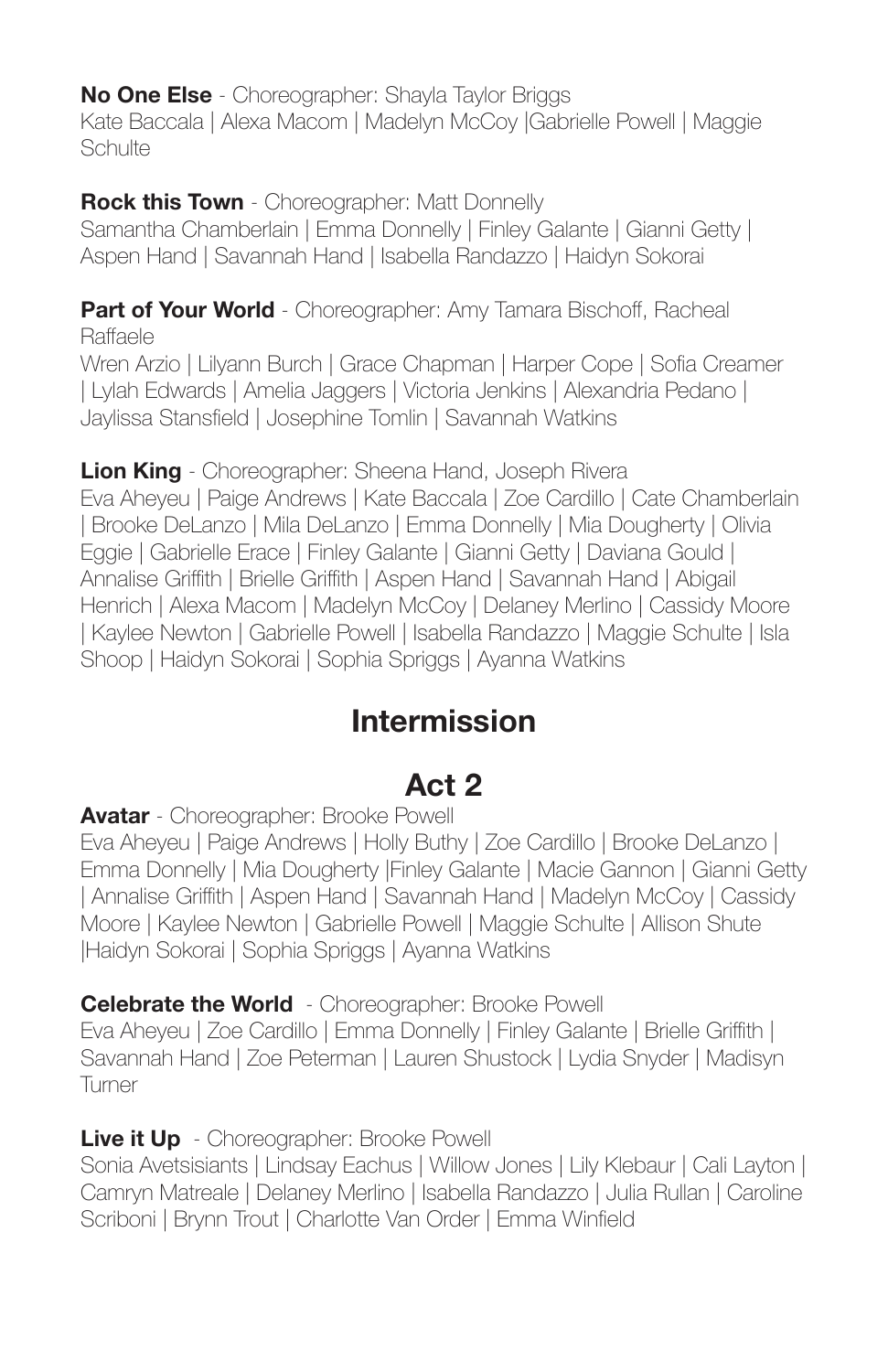#### **Beach Party** - Choreographer: Brooke Powell

Anna Avetsisiants | Phoebea Davis | Mila DeLanzo | Jordan Lauer | Bliss Mancuso | Pia Mitchell | Penelope Nelson | Lillian Norton | Jessica Peaschek | Hailey Raebig | Winona Renza | Elizabeth Rutherford | Alyssa Starostins | Lily Tjoumakaris |

### **Beautiful Life** - Choreographer: Brooke Powell

Luciana Baltz | Adriana Campilango | Giada Campilango | Sydney Evans | Gabrielle Kitakule | Ruby O'Neill | Payton Riordan | Teagan Walawender | Delaney Witherow

### **Bear Necessities** - Choreographer: Kelly Mathews

Yasmeen Moukhlis | Elizabeth Mullen | Francesca Pittaluga | Mia Trajkovska | Eleanor Van Order | Selah Wilson

### **Light it Up** - Choreographer: Brooke Powell

Beatrice Barboza-Forster | Bryn Carland | Leah Clemens | Emma Curran | Beth Delaney | Lily Klebaur | Cali Layton | Natalia Shaffer | Savannah Tudor | Madisyn Turner | Mariah Turner | Emelia Walls | Neriah Watkins | Emma Winfield | April Wright

**Cups** - Choreographer: Matt Donnelly Kate Baccala | Cate Chamberlain | Brooke DeLanzo | Gabrielle Erace | Annalise Griffith | Abigail Henrich

### **Arrows** - Choreographer: Emily Perkins

Eva Aheyeu | Samantha Chamberlain | Mila DeLanzo | Emma Donnelly | Finley Galante | Daviana Gould | Brielle Griffith | Savannah Hand | Delaney Merlino | Ava Nieves | Selah Perkins | Isabella Randazzo | Juliana Scriboni | Isla Shoop | Lauren Shustock

**Risk it All** - Choreographer: Mary Beth Clark, Amy Tamara Bischoff, Abby Henrich Holly Buthy | Jamison Carnuccio | Leah Clemens | Gwen Grant | Annalisa Hansen | Tori Hansen | Cadie Lord | Noelia Shaffer | Madison Smith

### **Aladdin** - Choreographer: Sheena Hand

Eva Aheyeu | Paige Andrews | Kate Baccala | Elleh Baldini | Zoe Cardillo | Cate Chamberlain | Brooke DeLanzo | Mila DeLanzo | Emma Donnelly | Mia Dougherty | Olivia Eggie | Gabrielle Erace | Finley Galante | Gianni Getty | Daviana Gould | Annalise Griffith | Brielle Griffith | Aspen Hand | Savannah Hand | Abigail Henrich | Alexa Macom | Madelyn McCoy | Delaney Merlino | Cassidy Moore | Kaylee Newton | Gabrielle Powell | Isabella Randazzo | Natalia Shaffer | Maggie Schulte | Isla Shoop | Haidyn Sokorai | Sophia Spriggs | Emelia Walls | Ayanna Watkins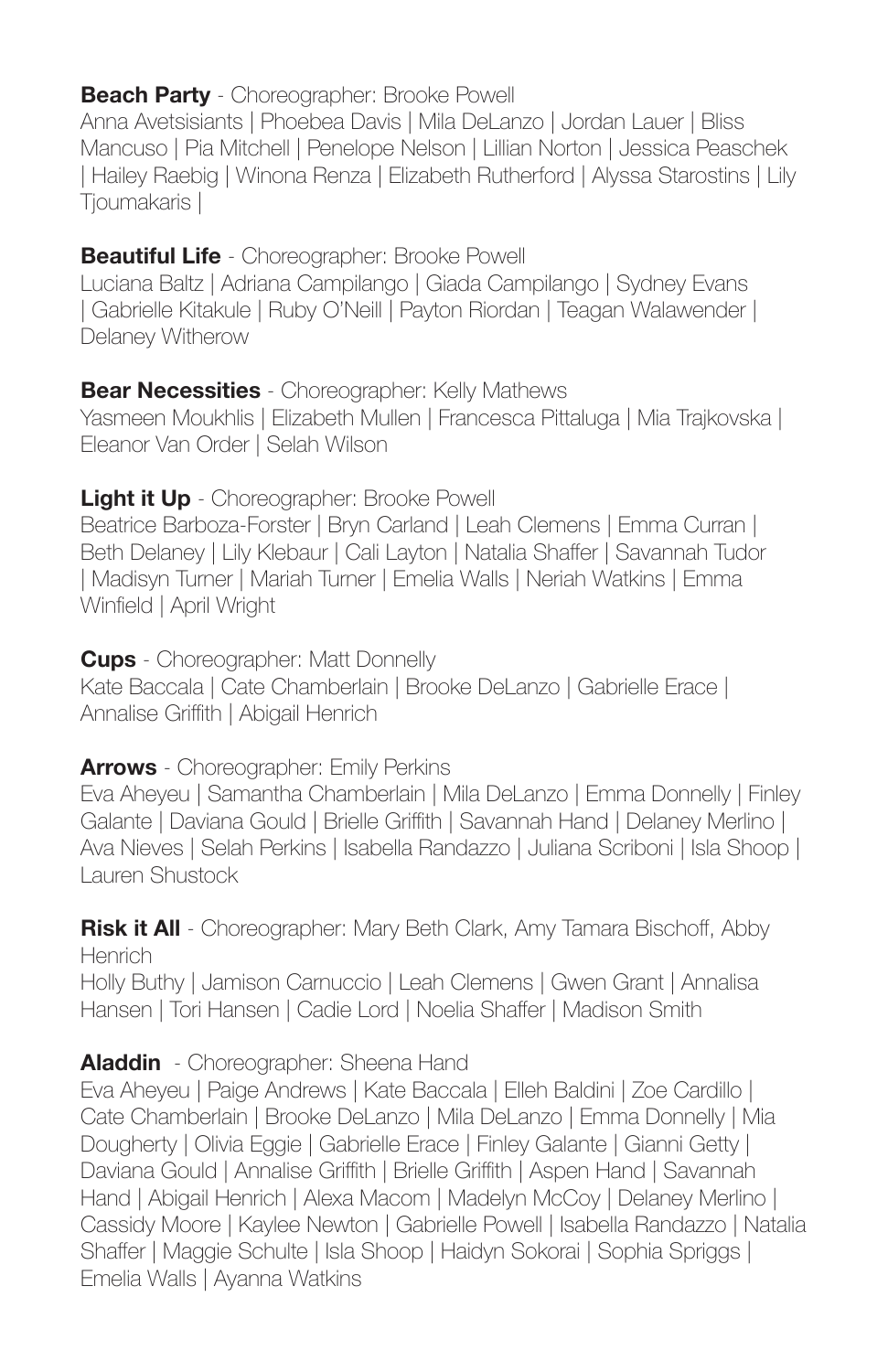**Encanto Medley** - Choreographer: Cate Chamberlain, Amy Tamara Bischoff Leah Angstadt | Lindsay Eachus | Isabella Grant | Victoria Moore | Neriah Watkins

**Saturday Flight** - Choreographer: Sam Chisholm

Leah Angstadt | Hailey Ryan Gannon | Macie Gannon | Gwen Grant | Annalisa Hansen | Tori Hansen | Bree Lackey | Salma Moukhlis | Noah Raffaele | Cullen Reese | Noelia Shaffer | Madison Smith | Emma Winfield

**Lonely** - Choreographer: Madison Boonstra

Kate Baccala | Cate Chamberlain | Mia Dougherty | Olivia Eggie | Gabrielle Erace | Abigail Henrich | Alexa Macom | Madelyn McCoy | Kaylee Newton | Gabrielle Powell | Maggie Schulte | Sophia Spriggs

### **Sleeping Bunnies**

Calling all littles

**For the One** - Choreographer: Mary Beth Clgrk, Amy Tamara Bischoff, Racheal Raffaele

Zoe Cardillo | Mila DeLanzo | Finley Galante | Daviana Gould | Brielle Griffith | Aspen Hand | Savannah Hand | Victoria Jenkins | Delaney Merlino | Isabella Randazzo | Natalia Shaffer | Emelia Walls | Ayanna Watkins | April Wright Sr's Worship -- Elleh Baldini | Holly Buthy | Jamison Carnuccio | Cate Chamberlain | Leah Clemens | Abigail Henrich | Cadie Lord | Rachel Miller | Elise Robey | Sophia Spriggs

### **My Gift**

Senior Solo - Gabby Powell

### **A Million Dreams** - Choreographer Karrissa Griffith

Harper Carpino | Kennedy Cope | Chloe McMahon | Winona Renza | Lily Tjoumakaris | Vittoria Tridente | Selah Wilson

### **Rewrite the Stars** - Choreographer Karrissa Griffith

Eva Aheyeu | Samantha Chamberlain | Mila DeLanzo | Emma Donnelly | Finley Galante | Daviana Gould | Brielle Griffith | Savannah Hand | Delaney Merlino | Ava Nieves | Selah Perkins | Isabella Randazzo | Juliana Scriboni | Isla Shoop | Lauren Shustock

**Never Enough** - Choreographer Aiala Romualdo de Oliveria Paige Andrews | Holly Buthy | Zoe Cardillo | Brooke DeLanzo | Gianni Getty | Annalise Griffith | Aspen Hand | Cassidy Moore | Haidyn Sokorai | Ayanna **Watkins**